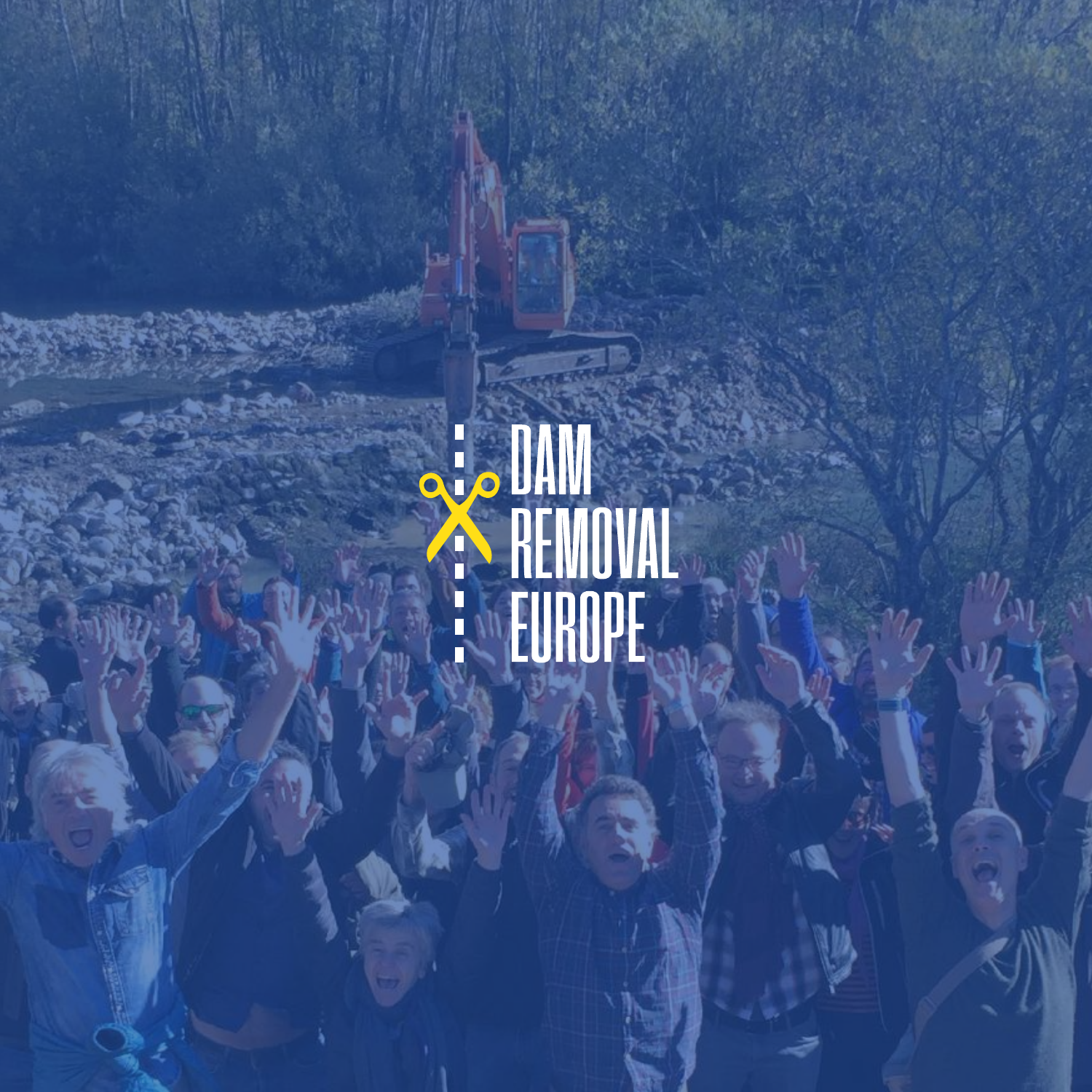## **What is our amibition?**

Healthy free flowing rivers, full of fish, offering precious ecological services and to create balance between people and nature. In order to succeed, we need to join hands and ensure that the removal of redundant and damaging dams becomes common practice across Europe.

**www.damremoval.eu**

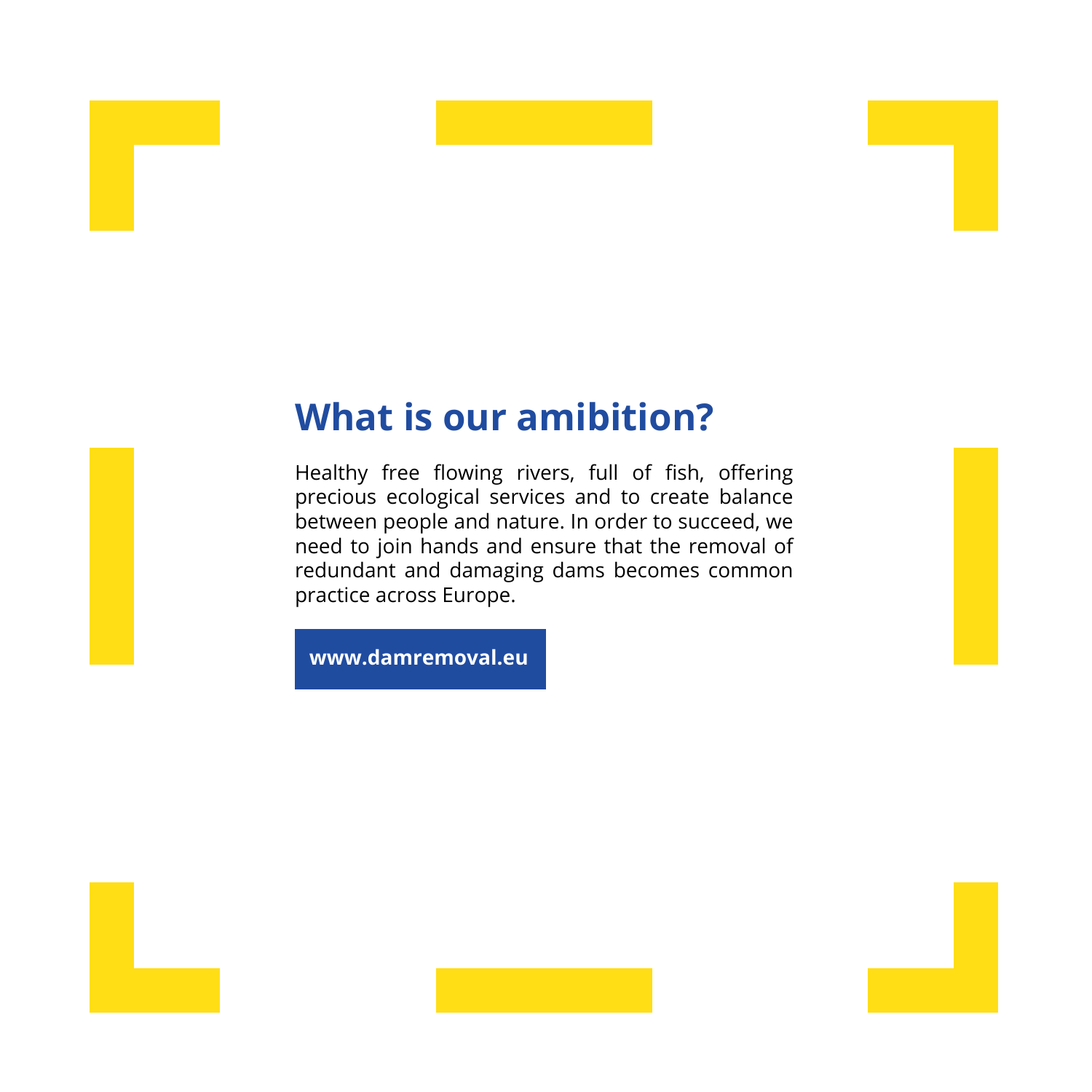# **WHAT IS THE PROBLEM?**

**Dams and barriers really harm our watercourses and change their ecology**

## **A variety of structures, in staggering numbers**

Throughout Europe there are large and small hydropower dams, weirs, barriers, old mills, rip rap, dykes and dams supporting abstractions. Nowadays hundreds of thousands of small and big barriers fragment our European rivers and therefore are a major cause of hydrological change, habitat disconnection and the loss of plant and animal species.



*Registered barriers per country (+0.5m )*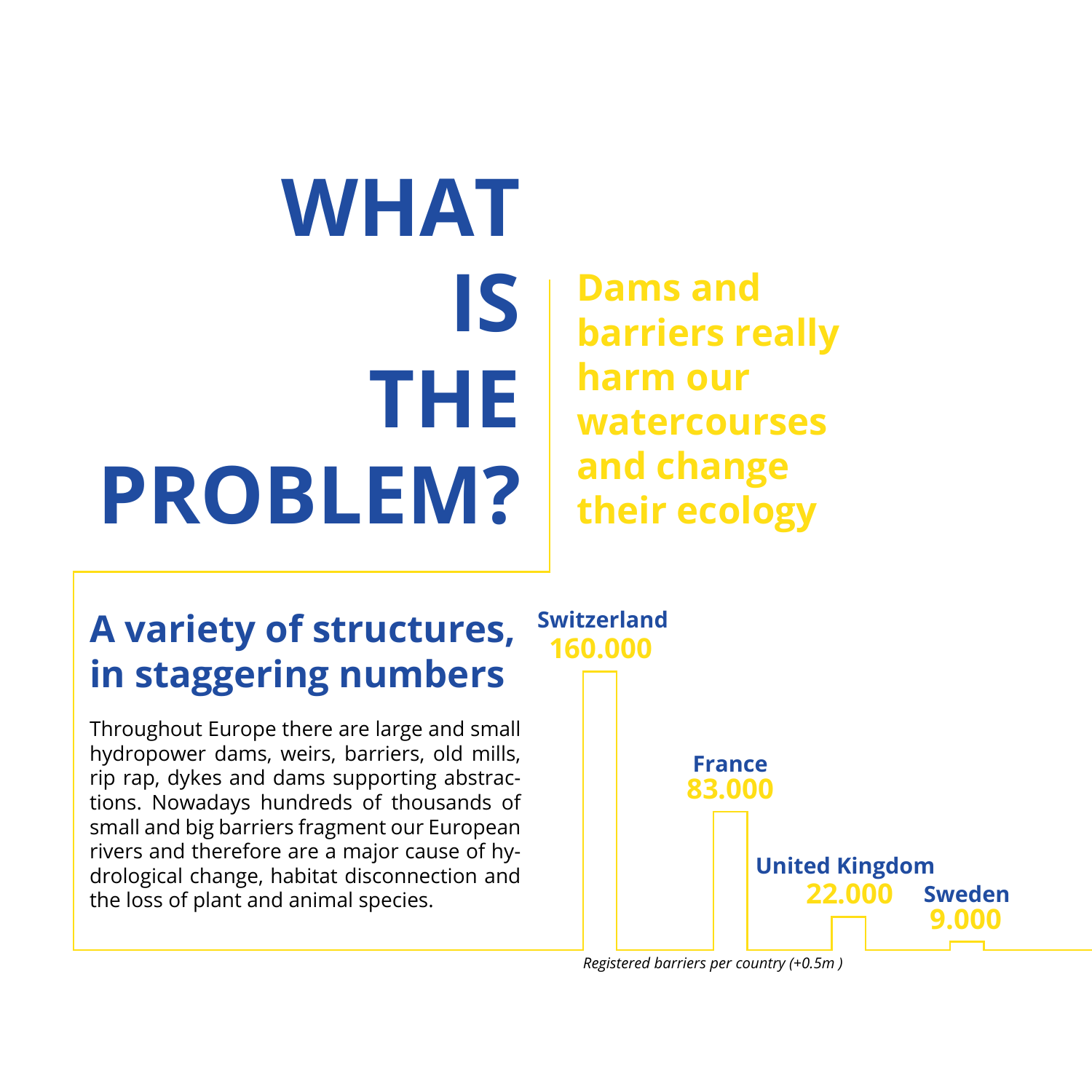

## **Biodiversity decline due to dams: the great loss of migratory fish**

Dams, small and large, alter or block fish migration. They turn dynamic flows into reservoirs of still water with the loss of habitats and reproduction sites. All over the world, Salmon, Eel, Shad, Lamprey, Sea trout, and Sturgeon are disappearing. In the Rhine and Thames catchments and in many others, the salmon population dwindled from plentiful runs to extinction in the 19th century. Although fish ladders can mitigate some problems, the accumulation of obstacles can massively hinder their collective effectiveness. The most effective solution for fish migration is always the removal of redundant structures.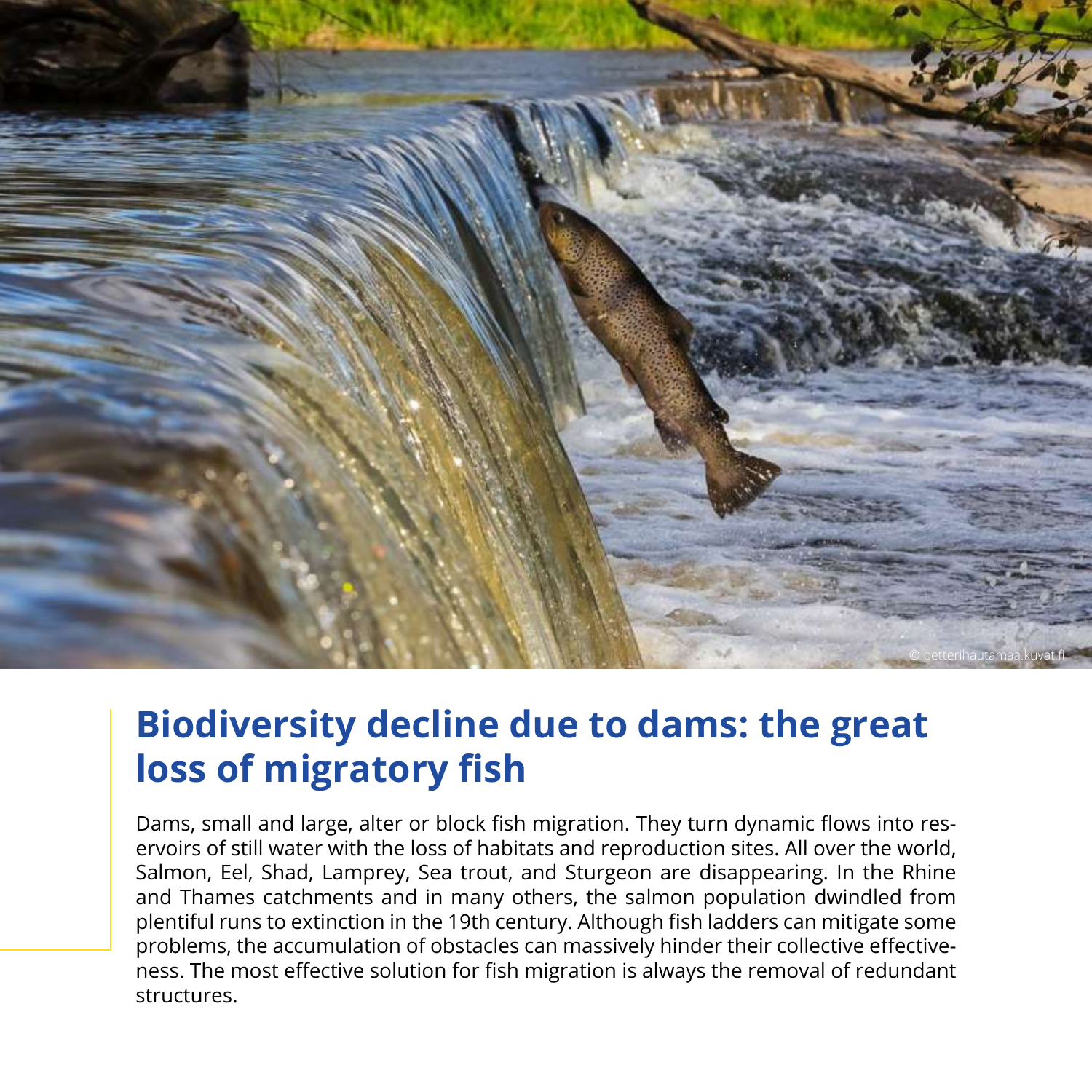**Good news there are now better options than maintaining old dams.**

In many cases, dams are necessary for society. But nowadays, there are better and less environmentally harmful options to provide electricity: solar and wind energy are cheaper and less harmful. Restoration of floodplains is increasingly used to prevent floods and help society to become more climate change resilient. With these alternatives more and more available we can replace many older barriers with smart solutions that didn't exist 50 years ago. This is good news for our living rivers

#### for four reasons**.**

### **Economics**

It has been demonstrated that dam removal is generally cheaper than repairing old dams or constructing fish passage structures. Moreover, studies show that, in some rivers, the loss of income caused by the loss of fish stocks and the socioeconomic benefits they support can be greater than the value of hydropower.

#### **Safety**

All dams have a functional lifetime after which they become a risk, and it is therefore important to review all unused, non-functioning or abandoned dams, to avoid hazards arising from dam failures.

#### **Existing legislation**

The Water Framework Directive is an excellent tool to promote river restoration. By 2027, the "water bodies" in Europe must reach "good ecological status", and this reinforces restoration of river continuity.

#### **Environment**

Dams impact every aspect of healthy rivers, by transforming rivers into a series of impoundments. Hydrological and sediment dynamics are often severely modified, causing channel erosion downstream and incision upstream. Nutrients and sediments dynamics change and their transport downstream to lower rivers and deltas can be seriously modified.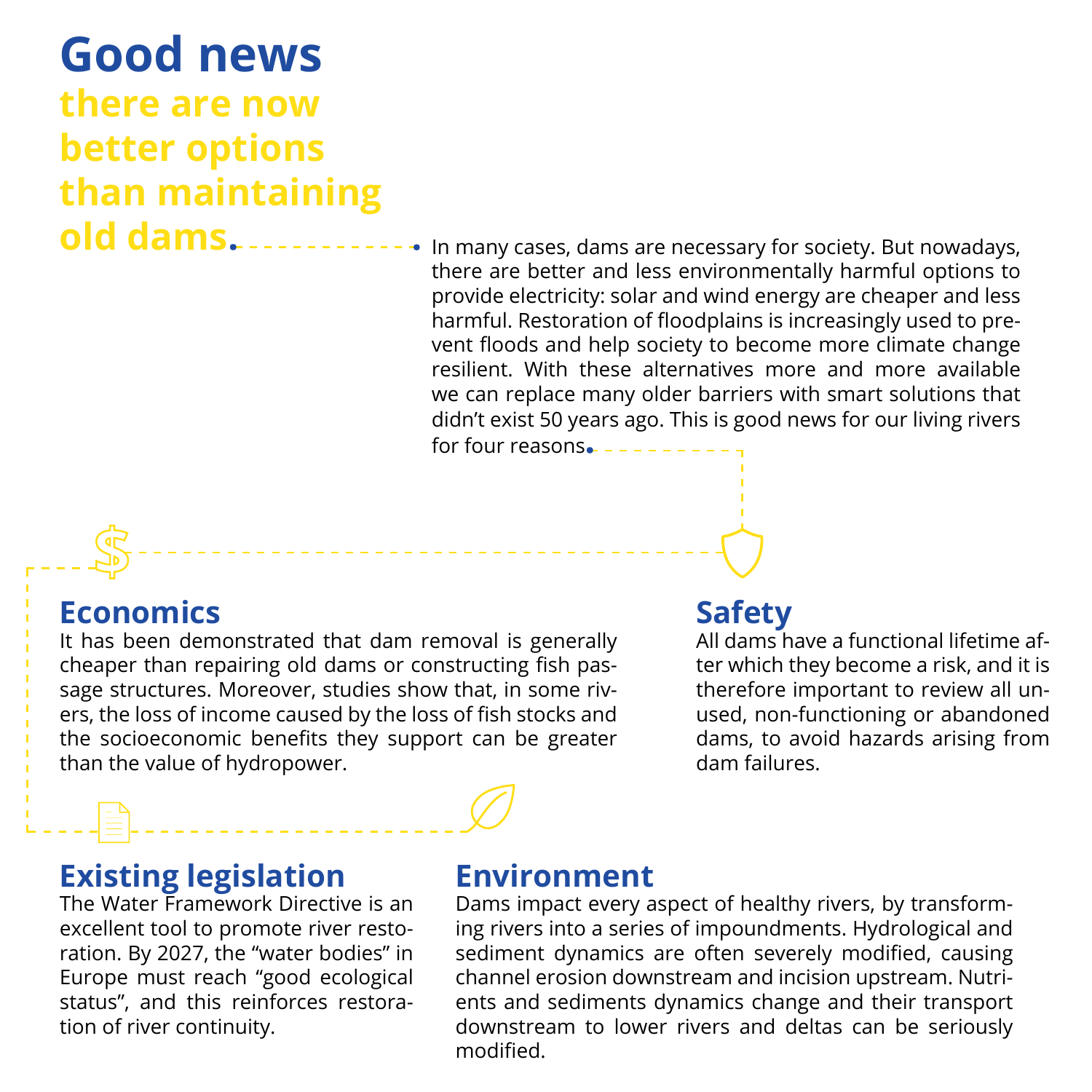

**Hydroelectricity: a green myth and a continuing threat for the last free flowing rivers**

Around 50 % of the existing dams in Europe have been built for hydropower purposes. Hydropower is not always a green source of energy, as it is generally portrayed, because it often brings environmental impacts. Hydroelectricity is indeed renewable, however it also brings a range of potentially adverse impacts including hydropeaking, the sudden release of flash flows, entrainment of biota, and river reaches depleted of flow. It is incompatible with rivers natural equilibrium. Moreover, the impounded reservoirs emit greenhouse gases. All of these effects are now common knowledge but new structures are still being planned all over Europe, especially in the Alps and the Balkans, often with little regard for their environmental impacts.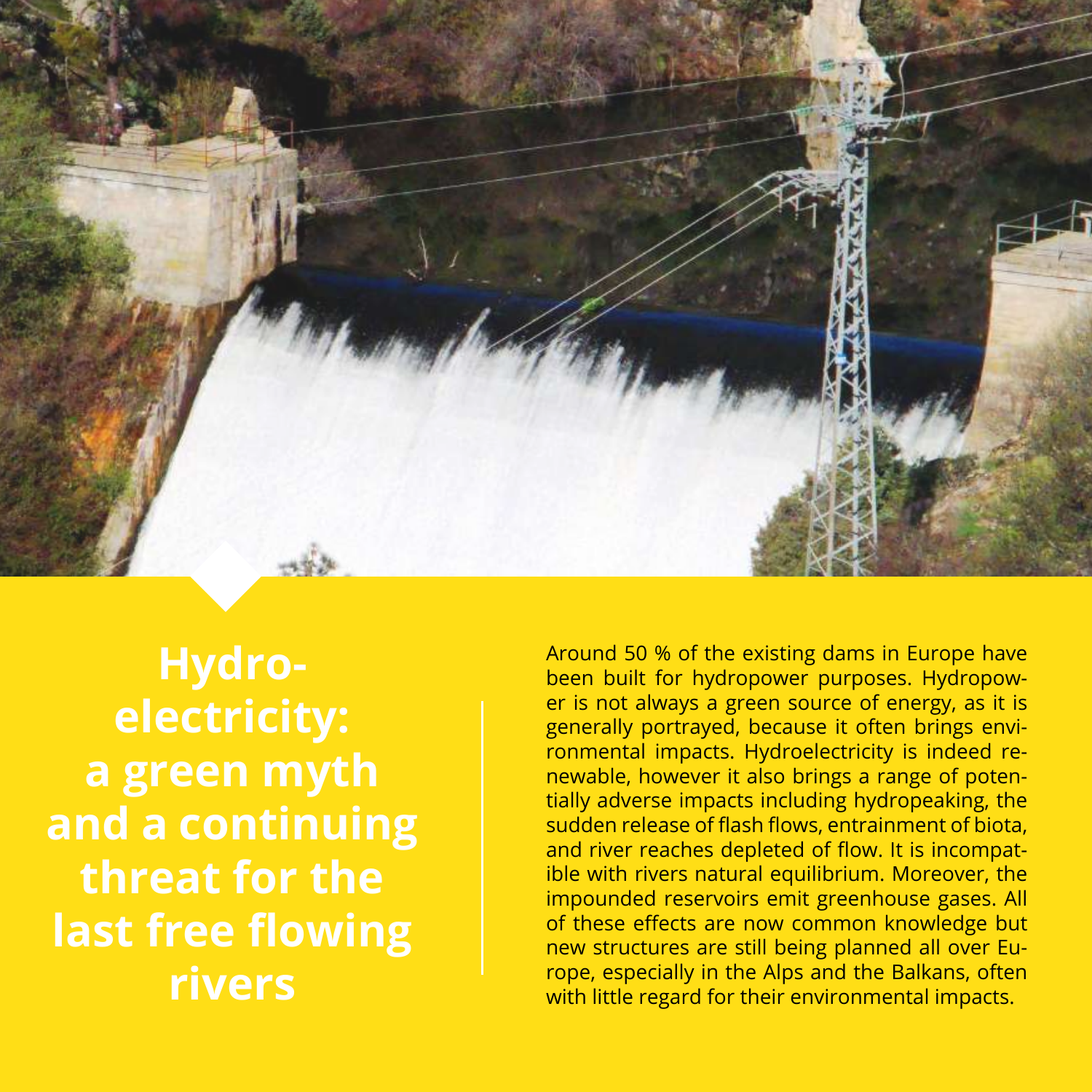**Promising examples of dam removal across the world**

We need to restore our rivers continuity. The United States has been the first to get rid of outdated dams and in the recent past 1,200 structures have been removed. The most spectacular success has been the removal of two large dams (35 and 60 meters high) on the Elwha River where, as a result of this, thousands of Pacific salmon have returned after a century of absence. On the Touques River, in Normandy, 5,000 sea trout are back after a series of dam removals. When they are freed in this way, rivers quickly recover their original bounty and generate a new sustainable economy, with recreational fishing, white-water sports, hiking, and the return of small farmers.

To view more case studies, go to: **damremoval.eu/case-studies**

**In Europe, there have been many dam removal and river restoration programmes**

The Water Framework Directive is an excellent tool to promote river restoration. By 2027, the "water bodies" in Europe must reach "good ecological status", and this reinforces restoration of river continuity. In France, more than 1,800 small structures have been removed in recent years, and there are plans to dismantle two of the biggest dams ever removed in Europe, on the Sélune Basin, Vezins and La Roche qui Boit. This will completely reshape the old Poutès dam on the Upper Allier. Sweden has removed 1,400 dams and barriers, and Spain and the UK both more than 200. Thousands more are waiting for removal, to deliver benefit for rivers, biodiversity, and rural and urban communities.

To view the Dam Removal Europe map go to: **damremoval.eu/dam-removal-map-europe**